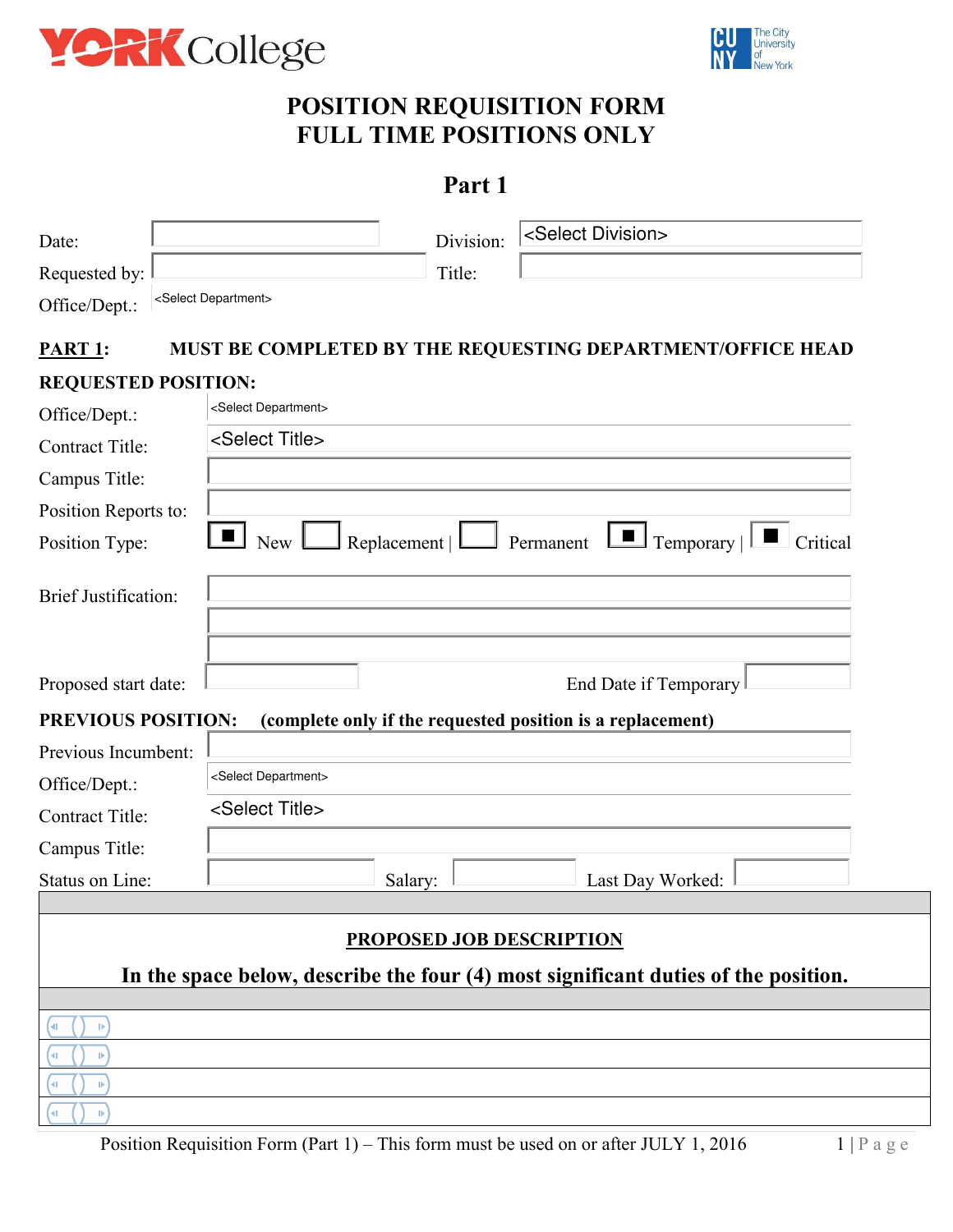#### **CUNY Code of Practice – Background Verifications and Investigations \***

 The City University of New York and the constituent colleges and units of the University (hereinafter collectively referred to as the "University") are required to recruit, employ, retain, and promote employees in a manner that promotes a safe and secure environment for its students, faculty, staff, and other members of the University community, and that protects the University's assets and resources. In order to verify employability, candidates for employment, and in certain instances current employees, are required to submit to an Enhanced Background Verification.

| Level 2 Verification – Candidates for positions within the Executive Compensation Plan at the level of Assistant Vice |
|-----------------------------------------------------------------------------------------------------------------------|
| President/Dean/Administrator and above.                                                                               |

**Level 3 Verification** – Candidates for positions with fiscal authority over \$10,000.

**Level 4 Verification** – Candidates for positions in Programs working with minors.

**Level 5 Verification** – Candidates for positions driving University/College vehicles.

#### **\* The full content of the CUNY Code of Practice can be viewed on the York College Human Resources website**.

### **The following questions must be answered by the department/office head regarding the requested position:**

|  | Is this request to fill an ECP position at the level of Assistant Vice President/Dean/Administrator or above? |
|--|---------------------------------------------------------------------------------------------------------------|
|  |                                                                                                               |

| ∸<br>- - |  | -<br>- |
|----------|--|--------|
|----------|--|--------|

Do the duties of the proposed position include significant fiscal responsibility and/or authority to commit financial resources (\$10,000 or more) of the University/College, including but not limed to, execution or approval of financial transactions?

■

■

| Y es |  | งก |
|------|--|----|
|      |  |    |

Will the duties of the requested position include working in a program with minors?<br> $Y_{\text{es}}$  No

|  | Will the duties of the requested position include driving University/College owned vehicles? |
|--|----------------------------------------------------------------------------------------------|
|  |                                                                                              |
|  |                                                                                              |

Y<sub>es</sub>

| _ |  |  |
|---|--|--|
|   |  |  |
|   |  |  |

 **Authorization: Division Head – Area Vice President / President** 

 This request has been reviewed and authorized to move forward for consideration by the College Vacancy Control Committee. Positions of a critical nature may be approved by the President or the President's designee.

| Division Head – Name | Division Head |
|----------------------|---------------|
|                      |               |

### **Submit completed form to the Office of Human Resources**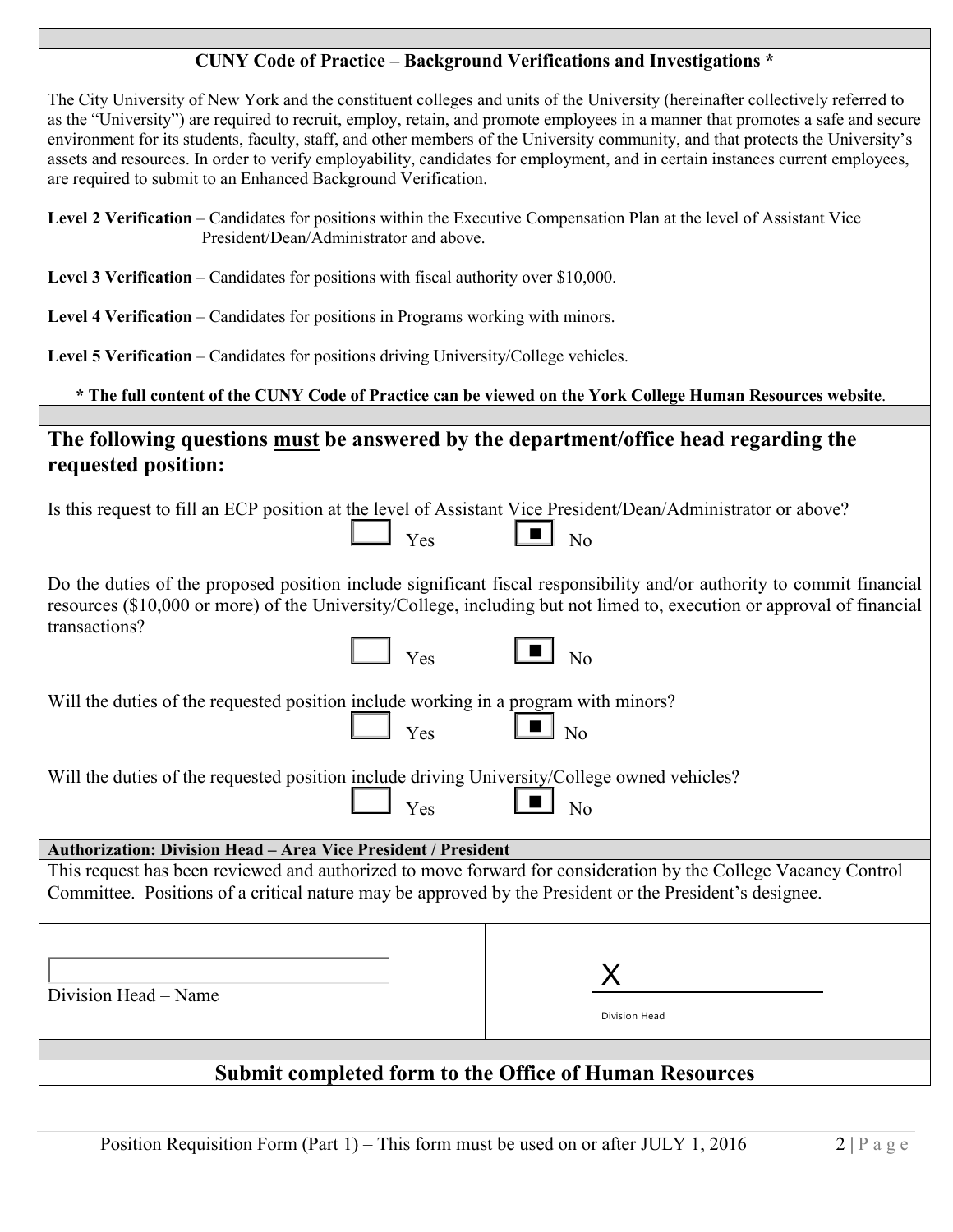



# **POSITION REQUISITION FORM FULL TIME POSITIONS ONLY**

# **Part 2**

| Date:                                                                                                       | Request#:                                                                                                                                                                  |                                                                                                                          |
|-------------------------------------------------------------------------------------------------------------|----------------------------------------------------------------------------------------------------------------------------------------------------------------------------|--------------------------------------------------------------------------------------------------------------------------|
| Requested by:                                                                                               | Title:                                                                                                                                                                     |                                                                                                                          |
| Office/Dept.:                                                                                               | <select department=""></select>                                                                                                                                            |                                                                                                                          |
|                                                                                                             |                                                                                                                                                                            |                                                                                                                          |
| <b>PART 2:</b>                                                                                              | <b>COMPLETED BY HUMAN RESOURCES</b>                                                                                                                                        |                                                                                                                          |
| <b>Position Classification:</b>                                                                             |                                                                                                                                                                            |                                                                                                                          |
|                                                                                                             | ECP - Senior Vice President/Vice President<br><b>Assistant Vice President/Dean/Administrator</b><br><b>Faculty</b> L HEO Title Series L Athletics Title L CLT Title Series | ECP - Associate Dean/Associate Administrator<br><b>Assistant Dean/Assistant Administrator</b><br><b>Classified Title</b> |
| <b>Requested Position - HCM Data:</b>                                                                       |                                                                                                                                                                            |                                                                                                                          |
| Office/Department:<br><b>Contract Title:</b><br>Job Code Title:<br>Reports to Name:<br><b>Union Status:</b> | <select department=""><br/><select title=""><br/>Included</select></select>                                                                                                | <b>HCM</b> Code:<br>Job Code:<br>Position #:                                                                             |
| <b>Position Salary Information:</b>                                                                         |                                                                                                                                                                            |                                                                                                                          |
|                                                                                                             |                                                                                                                                                                            |                                                                                                                          |
| Terms:                                                                                                      |                                                                                                                                                                            |                                                                                                                          |
| $\mathbb D$                                                                                                 |                                                                                                                                                                            |                                                                                                                          |
| ЧI.<br>$\mathbf{D}$                                                                                         |                                                                                                                                                                            |                                                                                                                          |
| 41<br>$\mathbb{D}$                                                                                          |                                                                                                                                                                            |                                                                                                                          |
|                                                                                                             |                                                                                                                                                                            |                                                                                                                          |
| Reviewed in Human Resources by:<br>Submitted to the Budget Office on:                                       |                                                                                                                                                                            | $\mathbf{1}$<br><b>Background Verification Level</b>                                                                     |
|                                                                                                             |                                                                                                                                                                            |                                                                                                                          |